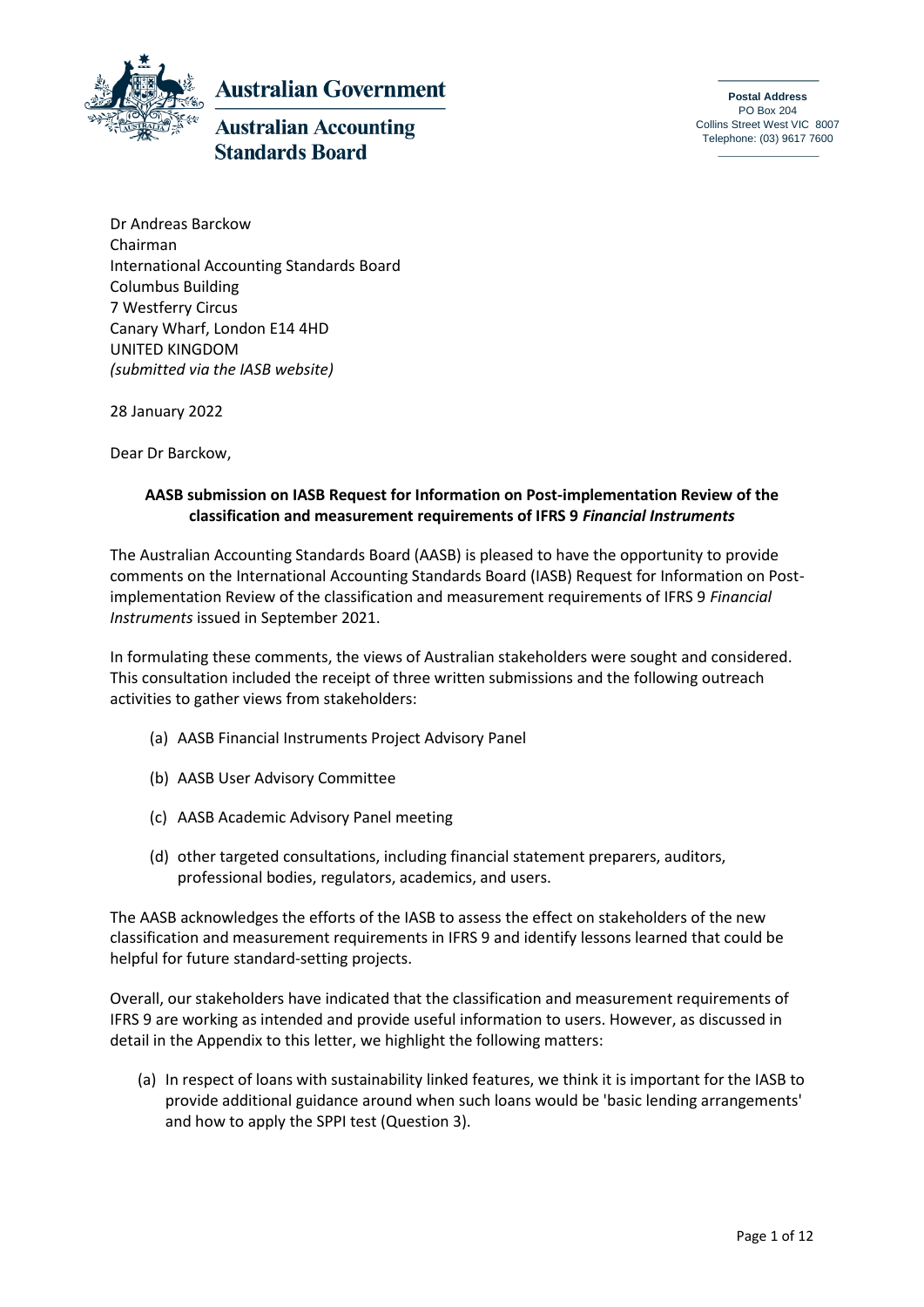- (b) We support further work on presenting fair value changes of investments in equity instruments in other comprehensive income (OCI) including underlying principles and the issue of OCI and recycling more broadly (Question 4).
- (c) We recommend further standard setting or application guidance on the related topics of derecognition, continuing involvement and modifications (Questions 6, 7 and 9).

The detailed recommendations and responses to the specific questions for respondents are in the Appendix to this letter. If you have any questions regarding this letter, don't hesitate to contact myself or Fridrich Housa, Deputy Technical Director [\(fhousa@aasb.gov.au\)](mailto:fhousa@aasb.gov.au).

Yours sincerely,

Andoll

Dr Keith Kendall Chair – AASB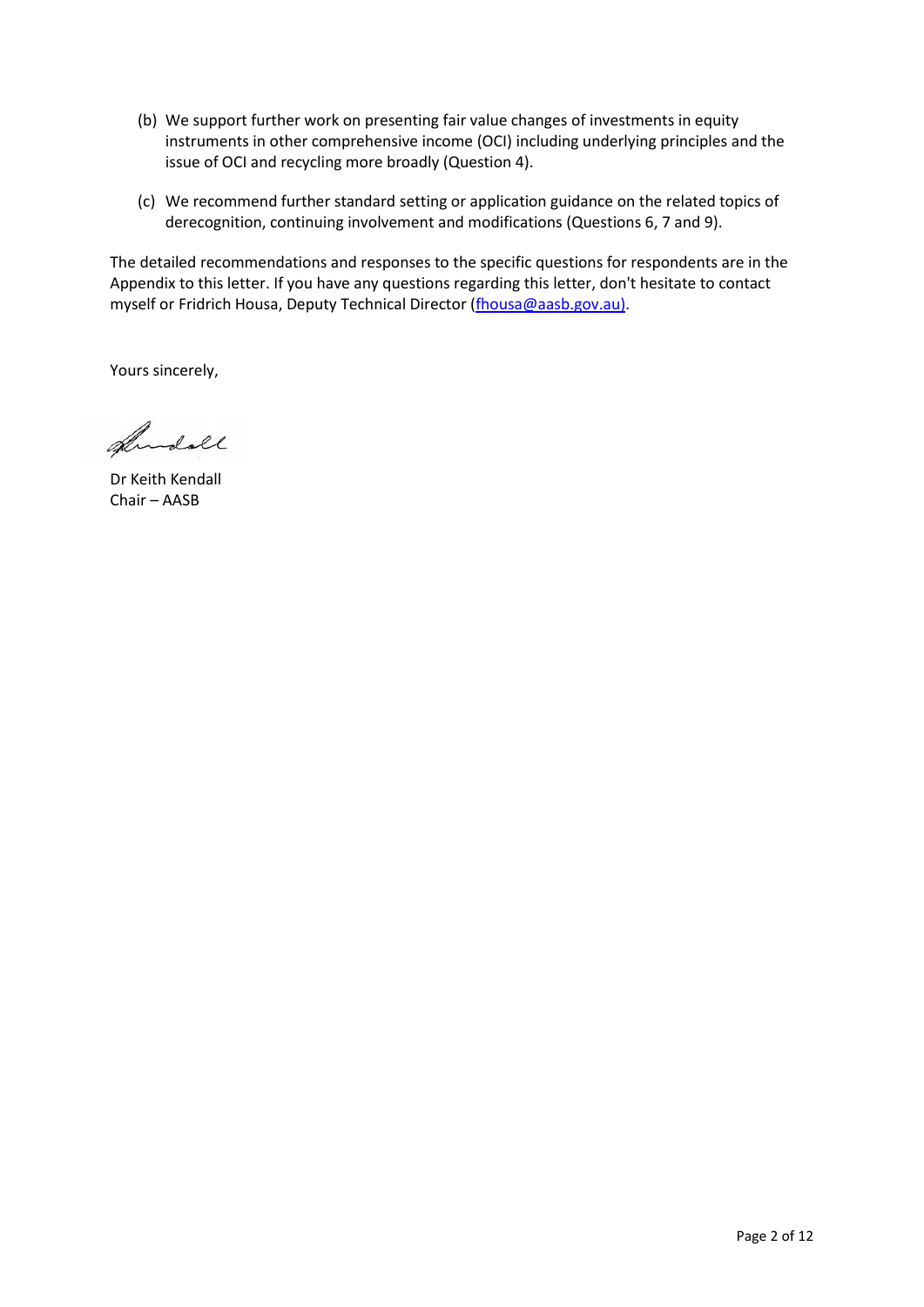#### **APPENDIX**

**AASB responses to questions raised in the IASB Request for Information on Post-implementation Review of the classification and measurement requirements of IFRS 9** *Financial Instruments*

#### **Question 1—Classification and measurement**

**Do the classification and measurement requirements in IFRS 9:**

**(a) enable an entity to align the measurement of financial assets with the cash flow characteristics of the assets and how the entity expects to manage them? Why or why not?**

**(b) result in an entity providing useful information to the users of the financial statements about the amount, timing, and uncertainty of future cash flows? Why or why not?**

Please provide information about the effects of the classification and measurement changes introduced by IFRS 9, including the ongoing costs and benefits in preparing, auditing, enforcing, or using information about financial instruments.

This question aims to help the Board understand respondents' overall views and experiences relating to the IFRS 9 classification and measurement requirements.

The AASB agrees that the IFRS 9 classification and measurement requirements do, in most cases, enable an entity to align the measurement of financial assets with the cash flow characteristics of the assets and how the entity expects to manage them, which results in an entity providing useful information to the users.

However, we encourage the IASB to review several areas where the lack of guidance and the level of judgement involved may unnecessarily add to the cost of financial statements' preparation and may result in diversity of the application of the IFRS 9 requirements. Specific requests for further improvements to IFRS 9 through additional standard setting, application guidance, or illustrative examples are in Questions 2– 9.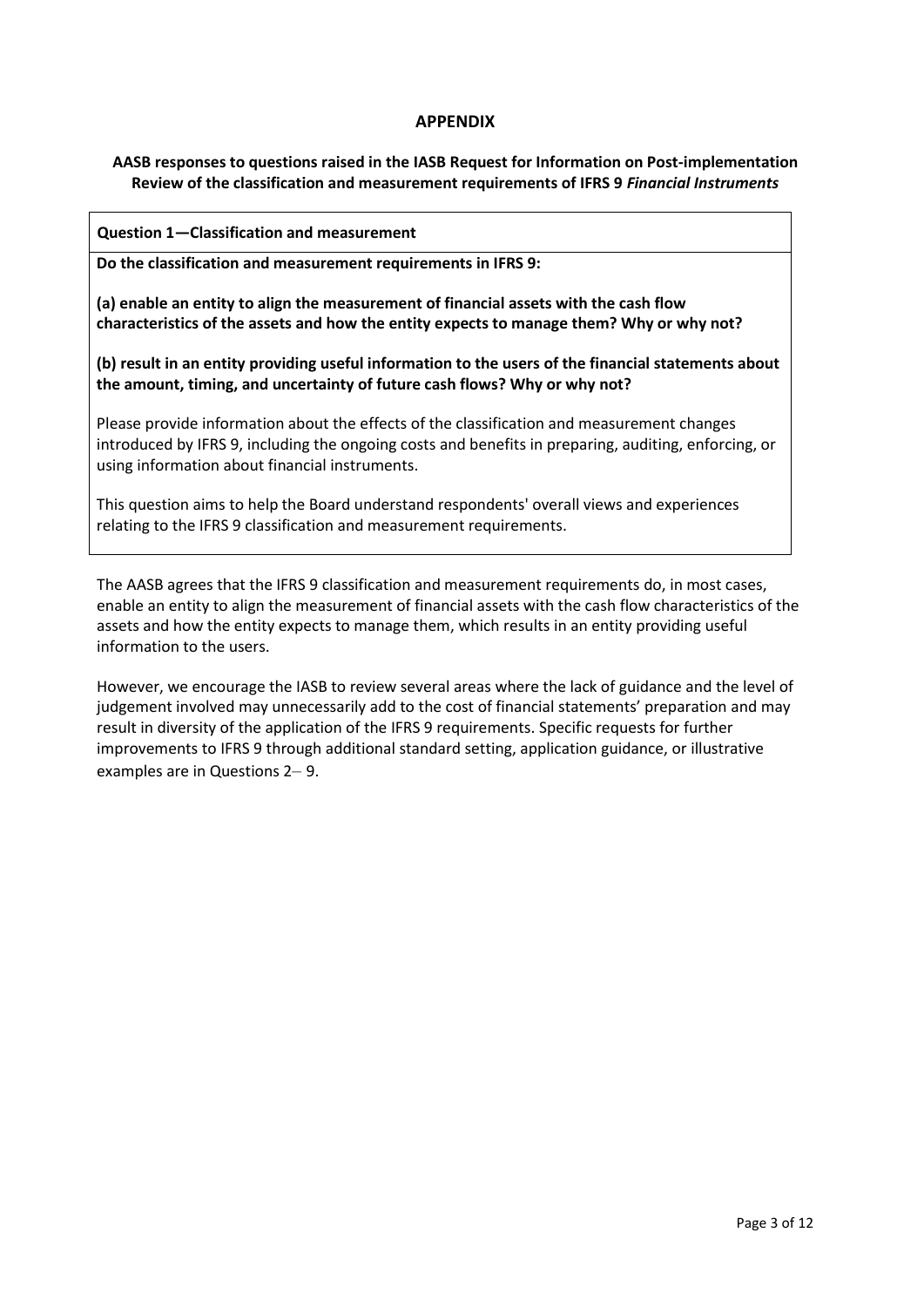## **Question 2—Business model for managing financial assets**

#### **(a) Is the business model assessment working as the Board intended? Why or why not?**

Please explain whether requiring entities to classify and measure financial assets based on the business model assessment achieves the Board's objective of entities providing users of financial statements with useful information about how an entity manages its financial assets to generate cash flows.

#### **(b) Can the business model assessment be applied consistently? Why or why not?**

Please explain whether the distinction between the different business models in IFRS 9 is clear and whether the application guidance on the evidence an entity considers in determining the business model is sufficient. If diversity in practice exists, please explain how pervasive the diversity is and its effect on entities' financial statements.

## **(c) Are there any unexpected effects arising from the business model assessment? How significant are these effects?**

Please explain the costs and benefits of the business model assessment, considering any financial reporting or operational effects for preparers of financial statements, users of financial statements, auditors or regulators.

In responding to (a)–(c), please include information about **reclassification** of financial assets (see Spotlight 2).

The AASB supports the principle-based approach to the classification and measurement of financial assets and agrees that the business model assessment generally works as intended, can be applied consistently in most cases and provides useful information about how the entity manages its financial assets to generate cash flows. However, we request the IASB to consider the need for further standard setting, application guidance or additional illustrative examples in the following specific areas:

- (a) Additional guidance regarding the assessment of when sales would be considered 'infrequent' or 'insignificant in value' in the context of a held-to-collect contractual cash flows business model. IFRS 9 paragraph B4.1.2C notes that an entity must consider information (such as the frequency, value and timing) within the context of the reasons for those sales and the conditions that existed at that time. However, additional guidance in this area, for example to illustrate whether the size or frequency of sales is compared to the size of a portfolio (instead of total assets) and whether they should be considered within the reporting period, or the life of the portfolio may improve consistency of application of the requirements and reduce the cost to preparers.
- (b) IFRS 9 paragraph B4.1.2 notes that an entity's business model does not depend on management's intentions for an individual financial instrument and that classification should be determined at a higher level of aggregation. The AASB recommends the IASB to consider providing additional guidance or illustrative examples of the circumstances when an entity is permitted to create a new classification for an individual financial instrument if it were (for example) sufficiently material and would represent a new business model for the entity. This is particularly relevant for non-financial services entities.
- (c) In 2016, the IFRS Interpretations Committee discussed a request to clarify how a reporting entity applies the business model assessment in its consolidated financial statements when a subsidiary is classified as held for sale in accordance with IFRS 5 *Non-current Assets Held for Sale*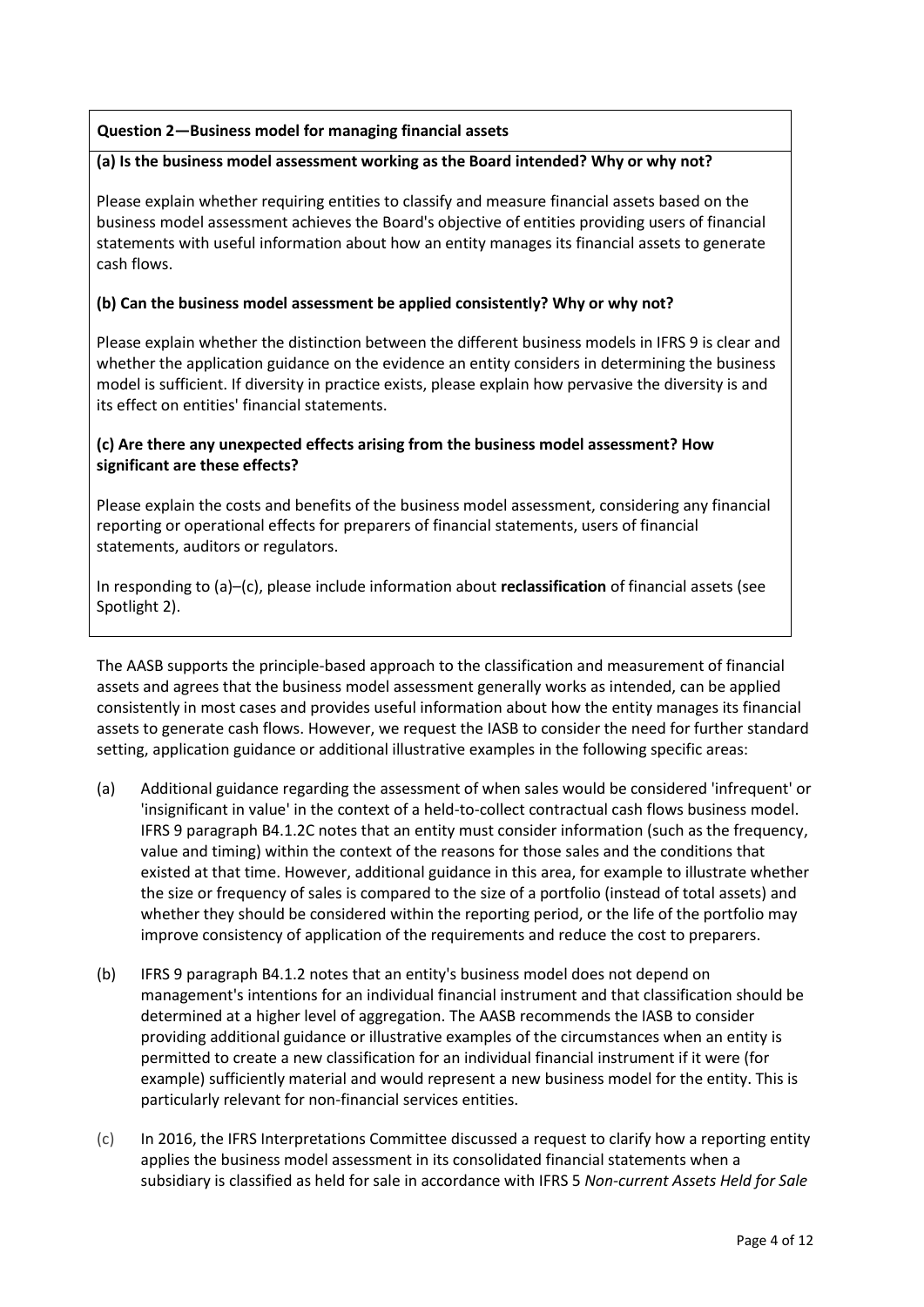*and Discontinued Operations.* Accordingly, we request that the IASB confirm whether a reporting entity performs the business model assessment required by IFRS 9 from a group perspective in its consolidated financial statements rather than from the subsidiary's perspective.

- (d) Applying the business model assessment first at reporting entity level (or lower) as required by paragraph B4.1.2 and again at group level can introduce operational complexity and counterintuitive results. For example, where for practical purposes, all loans are originated by one group entity and a portion of those loans will be transferred to another group entity (e.g., for capital management purposes), the business model at the originating entity level may be both collecting contractual cash flows and selling financial assets. However, at group level all loans may in fact be held to collect. The AASB recommends the IASB to consider providing additional guidance or illustrative examples on making business model assessments for groups where there are intra group transfers. A related point, stakeholders had different views on the application of paragraph B4.4.3(c) with respect to transfers between business units with different business models when there is no change in the intention for managing the asset on an on-going basis.
- (e) Similarly, we request further guidance in respect of transfers of assets (such as receivables) to third parties in an arrangement where the transferor legally transfers the assets but does not achieve derecognition under IFRS 9 because of a continuing involvement (e.g., a credit guarantee). Some stakeholders noted there are different views about whether the transferred assets (that have not achieved derecognition) should be assessed by the transferor as 'held to collect' or as 'held to collect or sale'.
- (f) A financial asset can be originated unintentionally, for example, the unsold portion of a syndicated loan. In such cases, the business model may not be known at initial recognition. Accordingly, we request further application guidance about the timing of the determination of the business model on initial recognition as required by IFRS 9, sections 4.1 and B4.1, specifically paragraph B4.1.2A.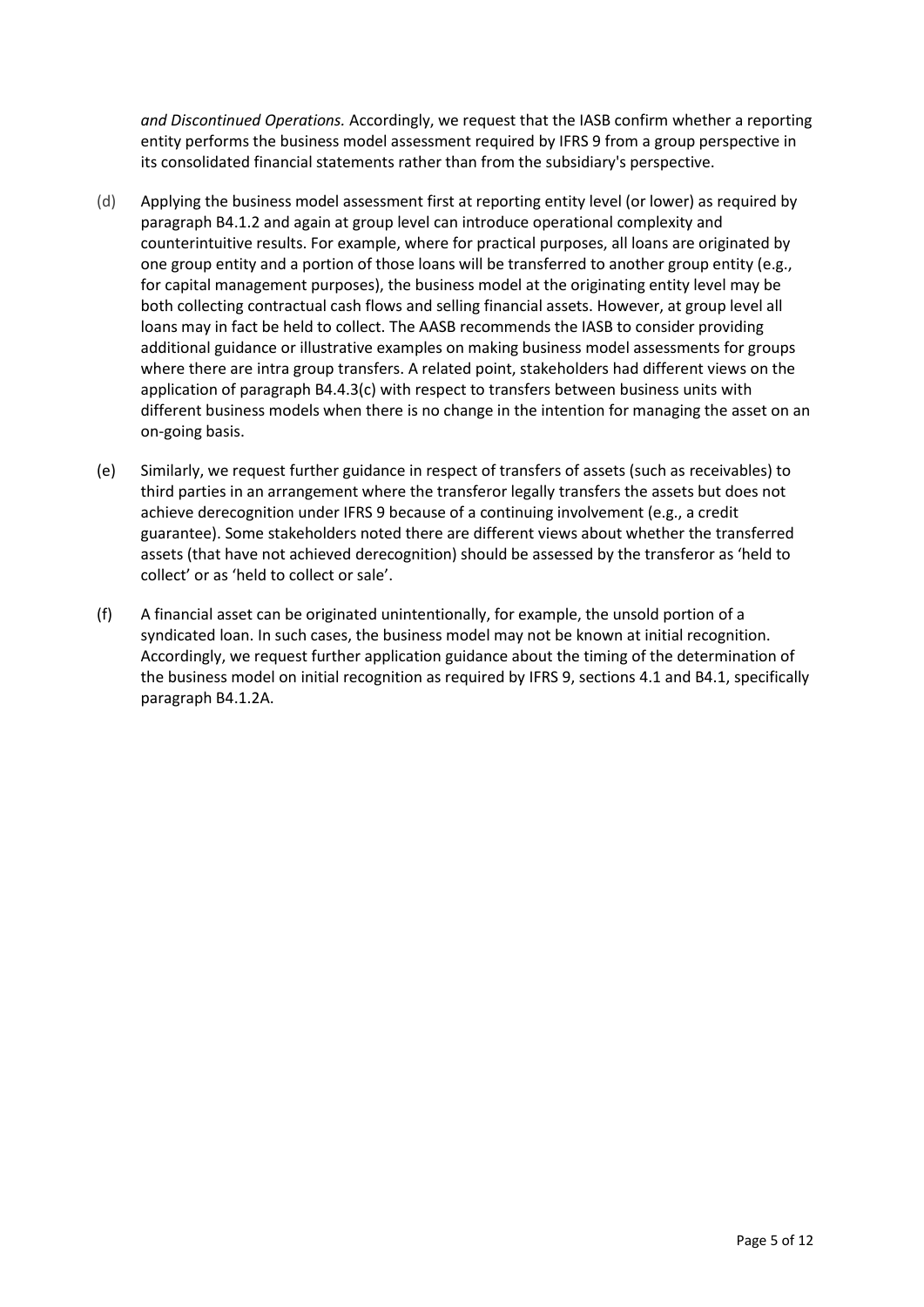## **Question 3—Contractual cash flow characteristics**

### **(a) Is the cash flow characteristics assessment working as the Board intended? Why or why not?**

Please explain whether requiring entities to classify and measure a financial asset considering the asset's cash flow characteristics achieves the Board's objective of entities providing users of financial statements with useful information about the amount, timing, and uncertainty of future cash flows.

If, in your view, useful information could be provided about a financial asset with cash flows that are not SPPI applying IFRS 9 (that is, an asset that is required to be measured at fair value through profit or loss applying IFRS 9) by applying a different measurement approach (that is, using amortised cost or fair value through OCI) please explain:

(i) why the asset is required to be measured at fair value through profit or loss (that is, why, applying IFRS 9, the entity concludes that the asset has cash flows that are not SPPI).

(ii) which measurement approach you think could provide useful information about the asset and why, including an explanation of how that approach would apply. For example, please explain how you would apply the amortised cost measurement requirements to the asset (in particular, if cash flows are subject to variability other than credit risk). (See Section 7 for more questions about applying the effective interest method.)

## **(b) Can the cash flow characteristics assessment be applied consistently? Why or why not?**

Please explain whether the requirements are clear and comprehensive enough to enable the assessment to be applied in a consistent manner to all financial assets within the scope of IFRS 9 (including financial assets with new product features such as sustainability-linked features). If diversity in practice exists, please explain how pervasive the diversity is and its effect on entities' financial statements.

## **(c) Are there any unexpected effects arising from the cash flow characteristics assessment? How significant are these effects?**

Please explain the costs and benefits of the contractual cash flow assessment, considering any financial reporting effects or operational effects for preparers of financial statements, users of financial statements, auditors or regulators.

In responding to (a)–(c), please include information about **financial instruments with sustainability-linked features** (see Spotlight 3.1) and **contractually linked instruments** (see Spotlight 3.2).

The AASB agrees that in most cases, requiring entities to classify and measure their financial assets according to the asset's cash flow characteristics provides users of financial statements with useful information about the amount, timing, and uncertainty of future cash flows.

However, whilst applying the cash flow characteristic requirements works well most of the time, there are times when the assessment of whether the contractual terms give rise on specified dates to cash flows that are solely payments of principal and interest (SPPI) seems unnecessarily complex, or the degree of judgement required may result in a diversity of application. Several stakeholders, including representatives of preparers and auditors found the level of detail that must be considered in evaluating the terms and conditions of some instruments can be significant and result in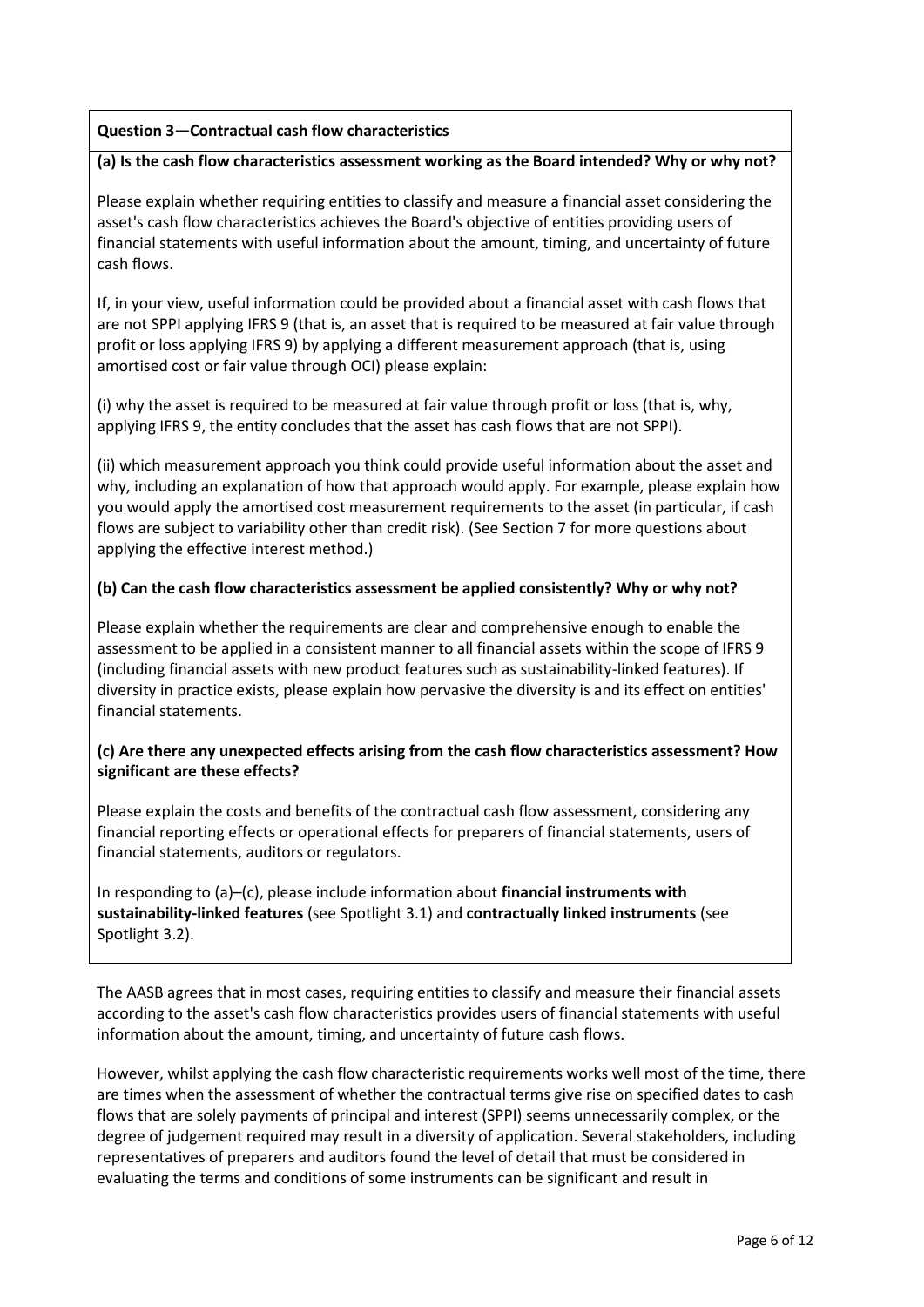counterintuitive outcomes. We request the IASB to consider the need for further standard setting, application guidance, or illustrative examples in the following areas:

- (a) Most stakeholders that responded to our outreach considered that financial assets with contractual cash flows linked to sustainability targets specific to the borrower should represent a basic lending arrangement and accordingly, amortised cost measurement would provide the most useful information to the users. However, such arrangements may often fail the SPPI criterion. Given the increasing prevalence of sustainability-linked features in lending arrangements, we think it is important for the IASB to consider this matter, including additional guidance on when such loans are 'basic lending arrangements' and whether the current application of IFRS 9 consistently results in information that is useful to users of financial statements. Some stakeholders suggested that it would be useful to be able to consider some of these features on a materiality basis for the purposes of the SPPI test beyond the de minimis assessment. However, the AASB would not support arrangements linked to external sustainability targets such as changes in an index or equity price be measured at amortised cost unless the effects are de minimis.
- (b) Our stakeholders find the guidance for contractually linked instruments (CLIs) difficult to understand and apply, and we recommend the IASB to consider providing more explicit guidance. For example, confirmation that more than one tranche would constitute 'multiple' tranches even when a tranche does not exist in the form of a note or security (e.g., if a special purpose vehicle (SPV) issues a single note with the excess spread retained by the SPV, whether the latter would constitute a tranche and further, whether the two tranches would be considered as multiple tranches).
- (c) We request clarification on applying the SPPI requirements to intercompany loans with nonmarket interest rates or flexible repayment terms (including prepayment features). To the extent that interest cash flows are 'off-market', this will be reflected in determining the initial fair value of the financial instrument. Some stakeholders noted that the interaction between the requirements of paragraphs B5.1.1 and B5.1.2A including references to the prevailing market rates for similar instrument with similar credit rating, and valuation techniques using only data from observable inputs, is not clear. Further, an interest-free or below-market rate loan often contains a prepayment feature that is exercisable at par and any prepayment features need to be analysed for compliance with the SPPI criterion. Stakeholders noted lack of clarity about what constitutes 'reasonable compensation' for early termination or extension of a contract, as this term is not defined.
- (d) The interaction between contractual versus non-contractual bail-in powers and non-viability requirements beyond the current example of Instrument E in paragraph B4.1.13 is not clear. For example, there may be inconsistency in application and judgment applied in the assessment of whether the contract merely acknowledges such legislation (as is sometimes required in Australia) and does not create additional rights or obligations and how such a reference impacts the SPPI test.
- (e) Concerning non-recourse loans, paragraph B4.1.17 stipulates an asset does not satisfy the SPPI criterion if the terms of the agreement give rise to any other cash flows or limit the cash flows in a manner inconsistent with payments representing principal and interest. We request guidance on the practical application of these requirements. For example, if an entity makes a nonrecourse loan, the distinction between asset risk and credit risk may be assessed based on the extent of collateral held for the loan, but it is not clear at what point the fair value of collateral held would allow the loan to pass the SPPI test (because the interest rate will be assumed to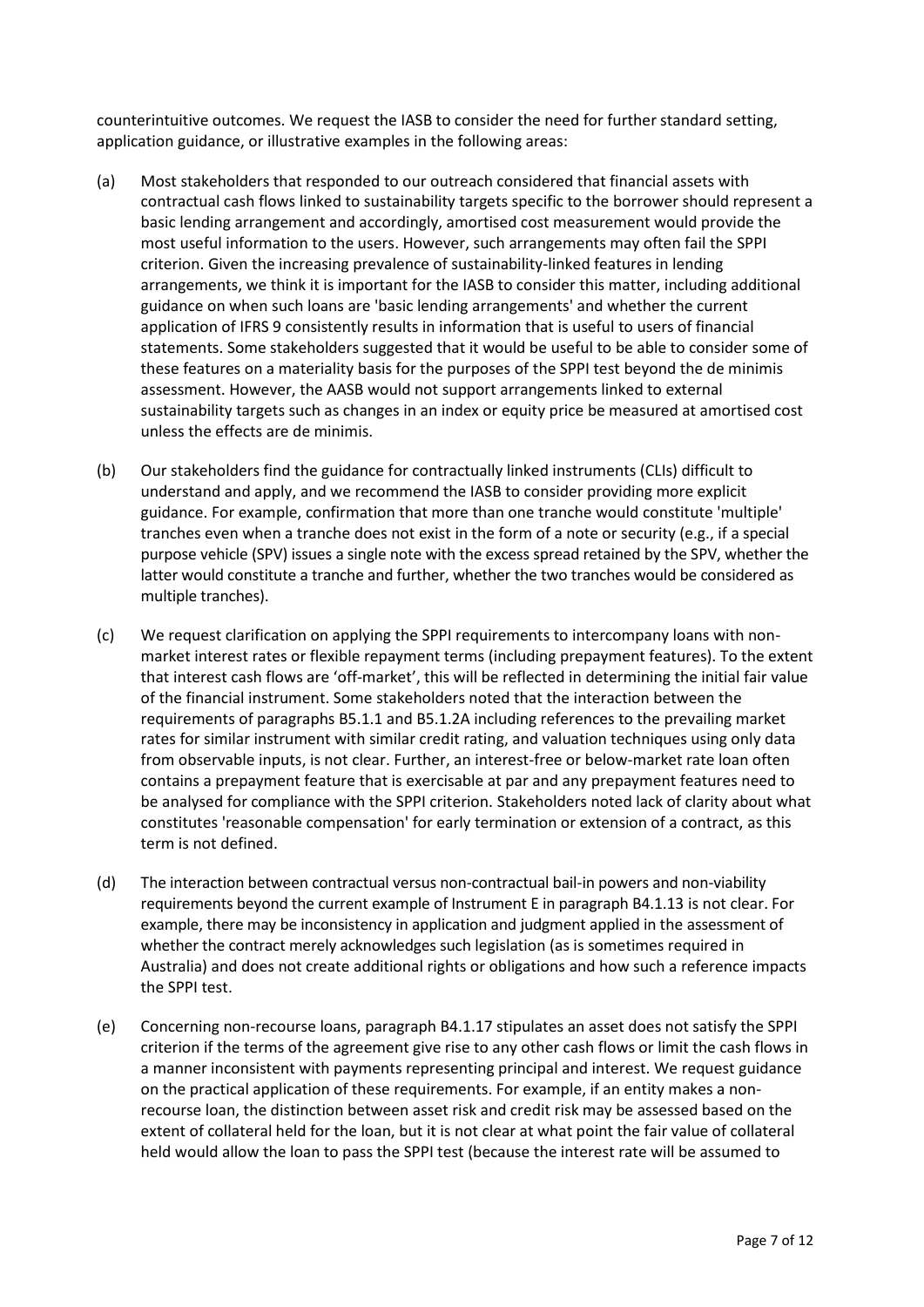mainly reflect ordinary lending risks). Without guidance, different entities may apply this requirement differently.

#### **Question 4—Equity instruments and other comprehensive income**

## **(a) Is the option to present fair value changes on investments in equity instruments in OCI working as the Board intended? Why or why not?**

Please explain whether the information about investments in equity instruments prepared applying IFRS 9 is useful to users of financial statements (considering both (i) equity instruments measured at fair value through profit and loss; and (ii) equity instruments to which the OCI presentation option has been applied). For equity instruments to which the OCI presentation option has been applied, please explain whether information about those investments is useful considering the types of investments for which the Board intended the option to apply, the prohibition from recycling gains and losses on disposal and the disclosures required by IFRS 7.

#### **(b) For what equity instruments do entities elect to present fair value changes in OCI?**

Please explain the characteristics of these equity instruments, an entity's reason for choosing to use the option for those instruments, and what proportion of the entity's equity investment portfolio comprises those instruments.

## **(c) Are there any unexpected effects arising from the option to present fair value changes on investments in equity instruments in OCI? How significant are these effects?**

Please explain whether the requirements introduced by IFRS 9 had any effects on entities' investment decisions. If yes, why, how and to what extent? Please provide any available evidence supporting your response which will enable the Board to understand the context and significance of the effects.

In responding to (a)–(c), please include information about **recycling of gains and losses** (see Spotlight 4).

We agree that the option to present fair value changes on investments in equity instruments in other comprehensive income (FVOCI) provides useful information. However, we consider the lack of a clear underlying principle for the classification category to be a drawback.

Specific types of equity instrument our stakeholders have seen designated into this category include:

- (a) high dividend-paying investments where the lack of recycling of gains from other comprehensive income to profit or loss does not significantly impact the information needs of users;
- (b) equity investments of some not-for-profit entities where the recognition of gains and losses on these investments in profit or loss would not provide more useful information to users of the financial statements, such as grantors; and
- (c) government equity investments (including some investments in private funds and corporations) generally held for policy reasons rather than for trading and investment returns.

Stakeholders had mixed views on the issue of recycling gains and losses from OCI to profit or loss. In some cases, stakeholders identified the lack of an underlying principle or distinction between nonrecycling of the fair value gains and dividend income recognised in profit or loss as an issue. Others said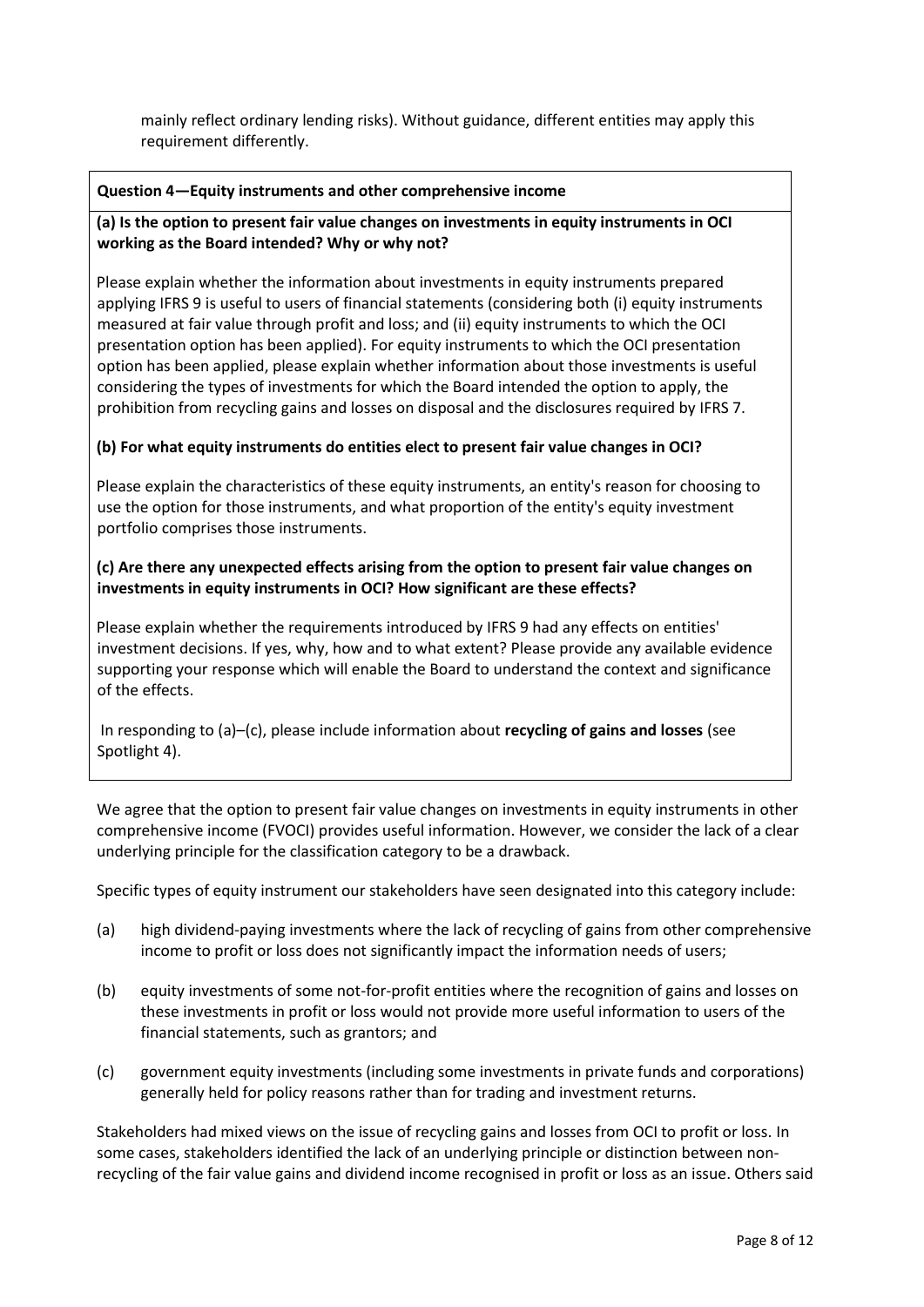the requirement in paragraph B5.7.1 that a dividend is not recognised in profit lor loss if it clearly represents a recovery of the part of the cost of the investment, without further specifying how 'cost' is determined may result in diversity in practice in some cases.

If recycling were to be introduced, stakeholders noted that they would not support the reintroduction of the impairment testing that caused significant application issues under IAS 39 *Financial Instruments: Classification and Measurement*.

The AASB recommends further work on presenting fair value changes on investments in equity instruments in OCI and the issue of OCI and recycling more broadly. While OCI seems relevant to understanding an entity's financial performance, there is a lack understanding of the principles underlying the classification category and further research may be needed.

#### **Question 5—Financial liabilities and own credit**

**(a) Are the requirements for presenting the effects of own credit in OCI working as the Board intended? Why or why not?** 

Please explain whether the requirements, including the related disclosure requirements, achieved the Board's objective, in particular, whether the requirements capture the appropriate population of financial liabilities.

**(b) Are there any other matters relating to financial liabilities that you think the Board should consider as part of this post-implementation review (apart from modifications, which are discussed in Section 6)?** 

Please explain the matter and why it relates to the assessments the Board makes in a postimplementation review.

The AASB did not receive any significant feedback on the issue of financial liabilities and own credit, but some stakeholders noted that measuring fair value changes due to own credit is evolving, and differing approaches in practice to measuring and isolating such changes and inputs into the measurement techniques are possible.

Regarding question 5(b), our feedback on the related topics of derecognition, continuing involvement, modifications, movements in market rates of interest, and other changes in estimates (catch-up adjustments) is in our response to Questions 6, 7 and 9.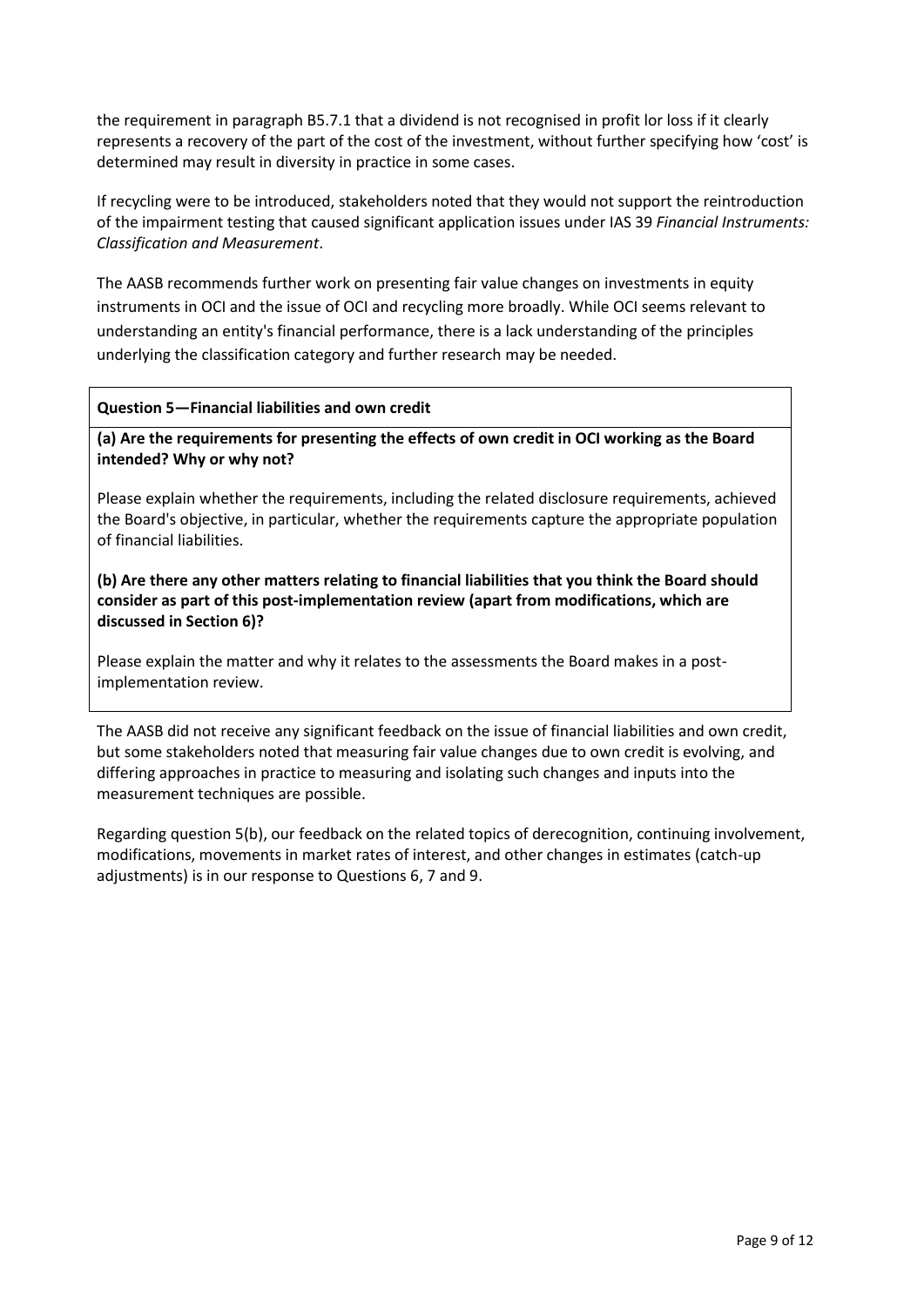#### **Question 6—Modifications to contractual cash flows**

## **(a) Are the requirements for modifications to contractual cash flows working as the Board intended? Why or why not?**

Please explain what changes you consider to be modifications of a financial asset for the purpose of applying paragraph 5.4.3 of IFRS 9 and as a modification of a financial liability for the purpose of applying paragraph 3.3.2 of IFRS 9. Does the application of those paragraphs, and the disclosure requirements related to modifications, result in useful information for users of financial statements?

## **(b) Can the requirements for modifications to contractual cash flows be applied consistently? Why or why not?**

Please explain whether the requirements enable entities to assess in a consistent manner whether a financial asset or a financial liability is modified and whether a modification results in derecognition. Have the requirements been applied differently to financial assets and financial liabilities? If diversity in practice exists, please explain how pervasive the diversity is and its effects on entities' financial statements.

The AASB supports further standard setting or additional guidance regarding the definitions and accounting treatment of non-substantial modifications to the contractual cash flows of financial assets and liabilities to clarify the Board's intentions and improve the consistency of application.

Our stakeholders requested more guidance on operationalising the distinction between substantial and non-substantial modifications for financial assets, and to a lesser extent, liabilities. Although IFRS 9 notes a 10% change in the present value of a financial liability is a substantial modification (paragraph B3.3.6), such guidance does not exist for financial assets. Further, there is no qualitative guidance for either assets or liabilities. This has led entities to develop their own accounting policies for what constitutes a significant modification which may have resulted in the diversity in practice.

Our stakeholders noted that in practice, modifications are generally limited to changes in contractual terms resulting from a bi-lateral agreement of the parties to the contract and not (for example) to changes to the underlying calculation of indexes used as the basis of the contractual terms, as was highlighted in the Board's deliberations on accounting for the effects of interest rate benchmark reform. If such changes were required to be accounted for under paragraph B5.4.6, leading to an immediate impact in profit or loss, it could represent a change in practice as many entities may take the view that such changes in a calculation of the index are changes to a market rate in scope of paragraph B5.4.5.

Paragraph 5.4.3 requires recalculation of the gross carrying amount of the financial asset, discounted at the original effective interest rate, and recognition of a modification gain or loss immediately in profit or loss. The requirement to discount at the original effective rate can lead to counterintuitive results, for example when a 'blend and extend' arrangement on commercial terms is considered a nonsubstantial modification. That is, when a fixed rate loan is extended prior to maturity with the extension period priced at market rate, but the contractual interest rate is amended so that an economically neutral 'blended' rate applies from the date of the modification to the new extended maturity, paragraph 5.4.3 requires the modified cash flows to be discounted at the original effective interest rate. This results in the recognition of a modification gain or loss which would unwind over the new extended term. Some stakeholders noted that the gain or loss recognised upon modification is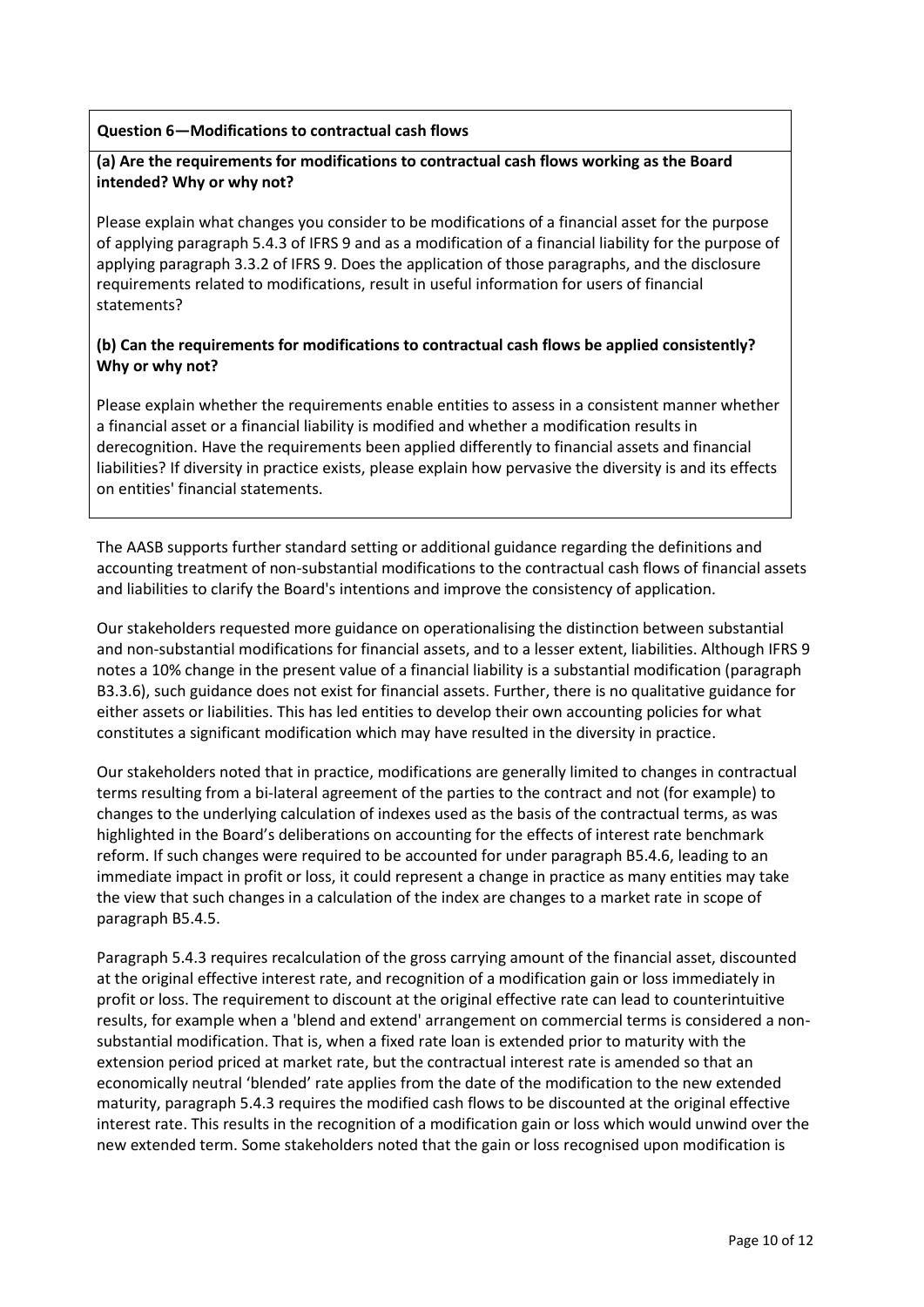unlikely to provide useful information to financial statements users as the lender has renegotiated the terms at market rate.

## **Question 7—Amortised cost and the effective interest method**

#### **(a) Is the effective interest method working as the Board intended? Why or why not?**

Please explain whether applying the requirements results in useful information for users of financial statements about the amount, timing and uncertainty of future cash flows of the financial instruments that are measured applying the effective interest method.

## **(b) Can the effective interest method be applied consistently? Why or why not?**

Please explain the types of changes in contractual cash flows for which entities apply paragraph B5.4.5 of IFRS 9 or paragraph B5.4.6 of IFRS 9 (the 'catch-up adjustment') and whether there is diversity in practice in determining when those paragraphs apply. Please also explain the line item in profit or loss in which the catch-up adjustments are presented and how significant these adjustments typically are. If diversity in practice exists, please explain how pervasive the diversity is and its effect on entities' financial statements.

In responding to questions (a)–(b), please include information about **interest rates subject to conditions and estimating future cash flows** (see Spotlight 7).

Based on the outreach performed, in straightforward cases, amortised cost and the effective interest rate method is easy to apply and provides users with useful information. However, when there is a change in contractual cash flows, the decision to apply paragraph B5.4.5 (the prospective adjustment) versus paragraph B5.4.6 (the catch-up adjustment) is not always straightforward, including identifying whether a change is a change in market rates. Some stakeholders noted that the lack of guidance and a lack of clear principle as to why some adjustments to contractual cash flows are accounted for prospectively whilst others are accounted for with a cumulative catch-up in current year profit or loss likely results in diversity in practice with entities determining their own accounting policies in this area.

Our responses to Questions 6 and 9 describe related issues to the above.

The AASB supports the IASB to consider further standard setting or additional guidance regarding the treatment of modifications, movements in market rates of interest, and other changes in estimates (catch-up adjustments) of the contractual cash-flows for financial assets and financial liabilities.